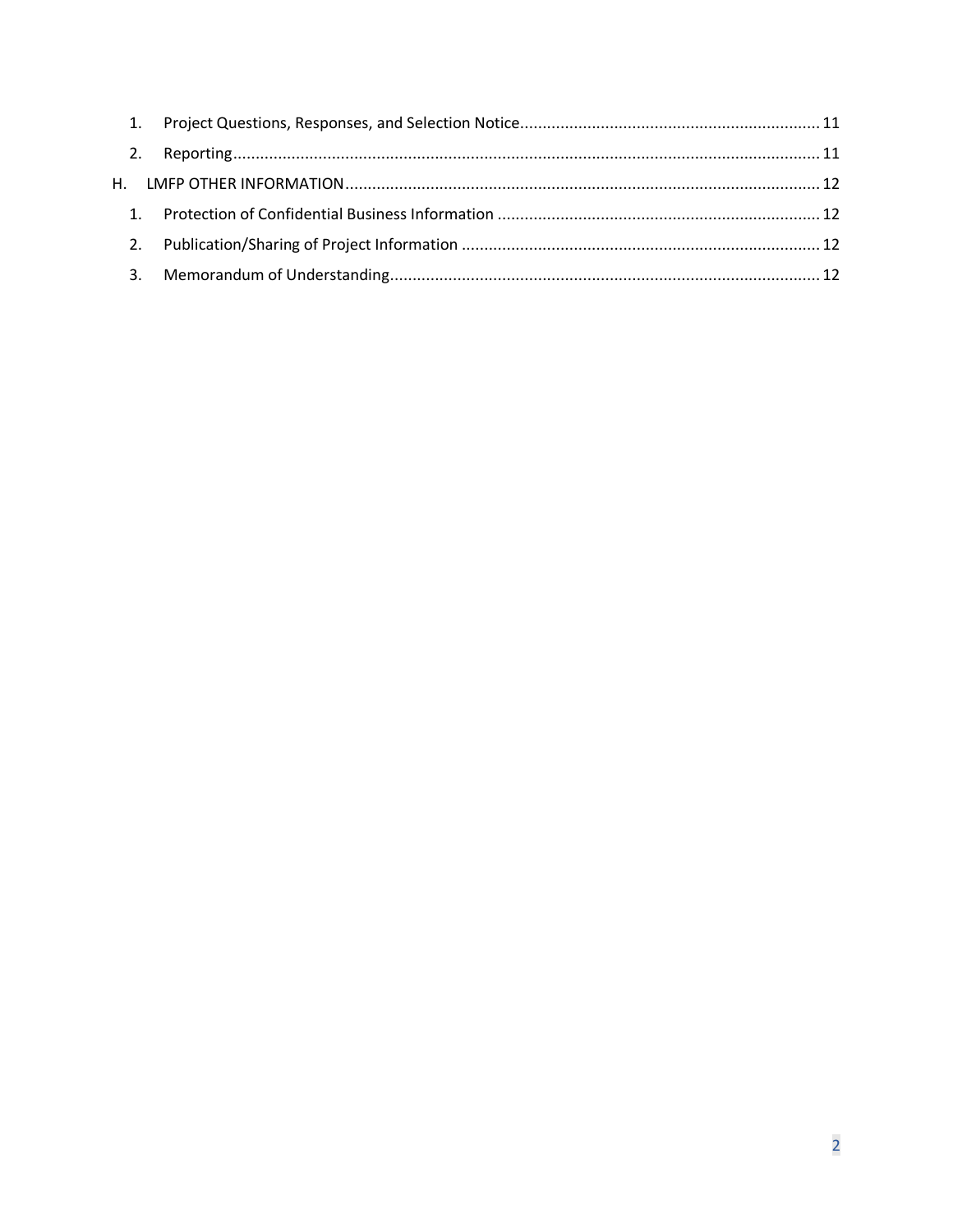# <span id="page-2-0"></span>**A. LMFP BACKGROUND and OVERVIEW**

Last mile freight activity is a critical component of supply chains for both consumers and intermediary businesses dealing with physical goods. E-commerce has had a profound impact on last mile delivery growth, and in 2020, the COVID-19 pandemic has only exacerbated the frequency of deliveries, adding further stress to global supply chains. At the same time, air quality challenges continue to impact public health throughout the region.

The Accelerated Electrification strategy, part of SCAG's Connect SoCal Plan (2020 – 2045 Regional Transportation Plan/Sustainable Communities Strategy), is a Key Connection of the Plan, seeking to decarbonize or electrify vehicles, including those within the goods movement sector. The Last Mile Freight Program (LMFP) serves as an initial step towards implementing freight-related clean vehicles, equipment and infrastructure to support cleaner air goals.

SCAG has partnered with the Mobile Source Air Pollution Reduction Review Committee (MSRC) to establish Program Guidelines and issue a Call-for-Projects for the LMFP. The LMFP is a component of a larger goods movement emissions reduction effort established by the MSRC.

SCAG has developed a two-phased approach for the LMFP:

Phase 1: Focusing on the commercial deployment of zero-emission or near-zero emission (ZE/NZE) heavyand/or medium- duty on road trucks (including ZE/NZE equipment and supporting infrastructure).

Phase 2: Expanding Phase 1 projects through coordination with both public and private sector stakeholders to more broadly deploy innovative technologies that are currently being demonstrated by leading last mile delivery companies, particularly in e-commerce-related use-cases.

A total of \$10,000,000 is available for Phase 1 of the LMFP through the Call-for-Projects and selection process. The Program Guidelines below will support the solicitation of applications for the LMFP.

# <span id="page-2-1"></span>**B. LMFP GOALS**

The LMFP aims to:

- Achieve immediate reduction in greenhouse gas (GHG) and criteria pollutant (NOx and  $PM_{2.5}$ ) emissions from commercially deployed vehicles/equipment and facilitate supporting infrastructure;
- Inform both industry and the public regarding ZE/NZE vehicle/equipment and supporting infrastructure performance, and how this information can be used to scale emissions reductions to contribute to regional air quality goals;
- Provide private operators and the public with information on return-on-investment (ROI) and cost-effectiveness insights into ZE/NZE vehicle/equipment and infrastructure operations, maintenance, and reliability;
- Create greater transparency regarding the need for public versus private ZE/NZE supporting infrastructure;
- Inform the needs and/or help address the challenges to significantly scale ZE/NZE vehicles/ equipment and infrastructure in the region; and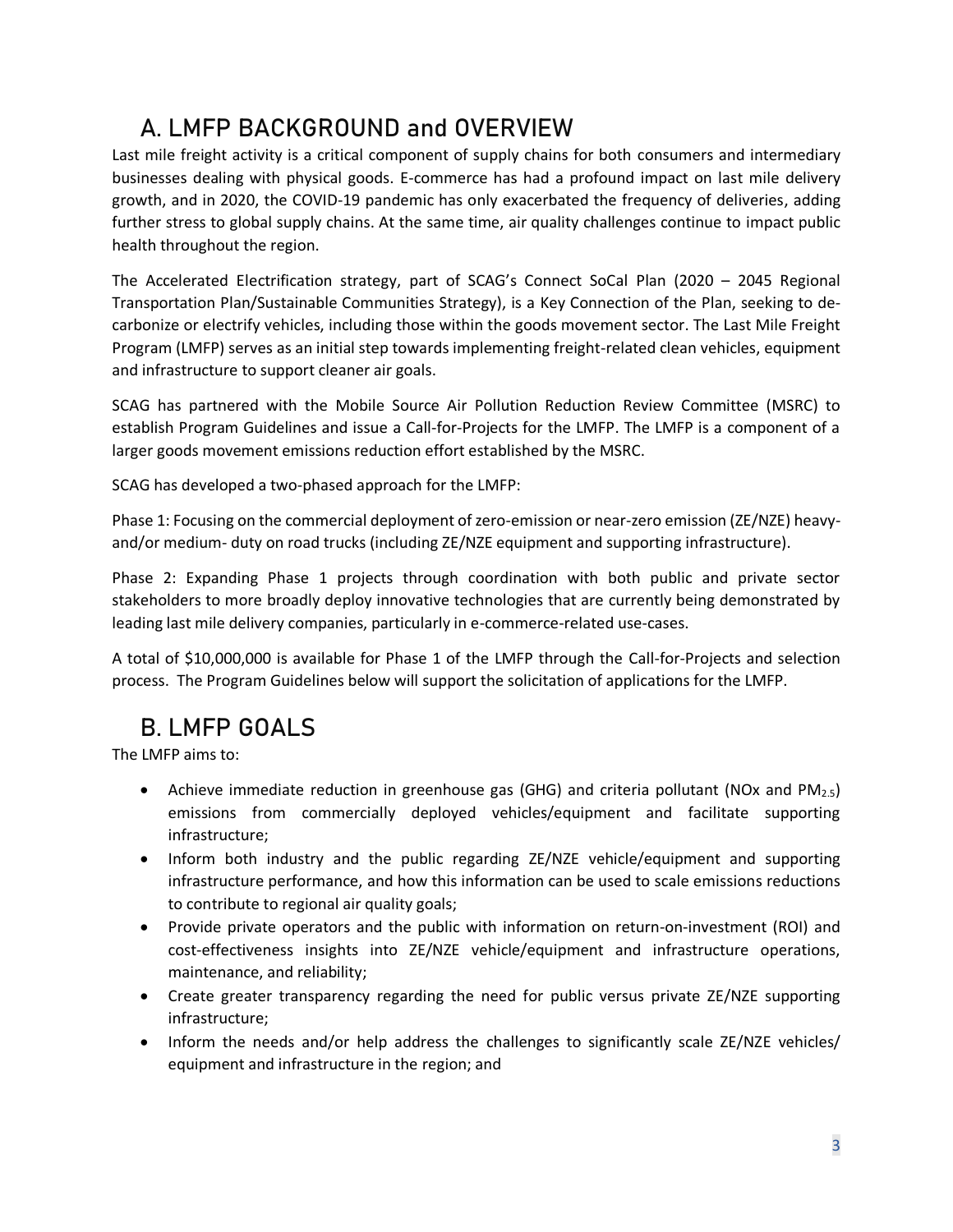• Achieve geographic funding diversity and ensure that the LMFP provides economic and environmental benefits across the entire region.

Additionally, the LMFP is guided by a set of core principles as follows:

- Creating transparency as to critical barriers impeding the transformation of the last mile freight market;
- Measuring success for both public and private entities;
- Optimizing where investments can generate the strongest benefits for further growth; and
- Achieving reductions in emissions from GHGs and criteria pollutants.

# <span id="page-3-0"></span>**C. LMFP AWARD INFORMATION**

#### **1. Amount Available**

<span id="page-3-1"></span>A total of \$10,000,000 Assembly Bill (AB) 2766 Discretionary Funds (Clean Transportation Funding™) are available to be awarded for the LMFP on a competitive basis. Awarded projects will demonstrate direct and tangible emission reductions for criteria air pollutants, GHGs, and other benefits as detailed further in the Program Guidelines. Eligible projects for Phase 1 include ZE/NZE heavy and/or medium duty on road trucks, equipment and supporting infrastructure.

### **2. Funding Restrictions**

<span id="page-3-2"></span>Award selection will consider the following conditions on a program-wide basis and should not be interpreted to mean that each project needs to meet these conditions:

i. **Investment Funding Maximum** 

Awards may not exceed \$5,000,000 per project. This assumes that a combined funding total of \$10,000,000 will cover the four county areas as specified below.

ii. Geographic Funding Minimum

One of the goals of the LMFP is to achieve geographic funding diversity. Award selections will consider the geographic funding minimum for each county in the South Coast Air Basin (Los Angeles, Orange, Riverside, and San Bernardino counties), in the amount of \$1,250,000. This funding minimum per county applies to the entire funding amount of \$10,000,000, and it should not be interpreted that each proposal needs to meet this requirement.

If there are insufficient meritorious proposals in the aggregate to meet a county geographic minimum, those funds would become available to projects in other counties within the South Coast Air Basin.

- iii. Investment Funding Minimum for Project(s) Proposed by Small Sized Businesses
	- To facilitate funding access to small sized businesses, \$3,000,000 of the Clean Transportation Funding™ is intended to be used for meritorious project(s) proposed by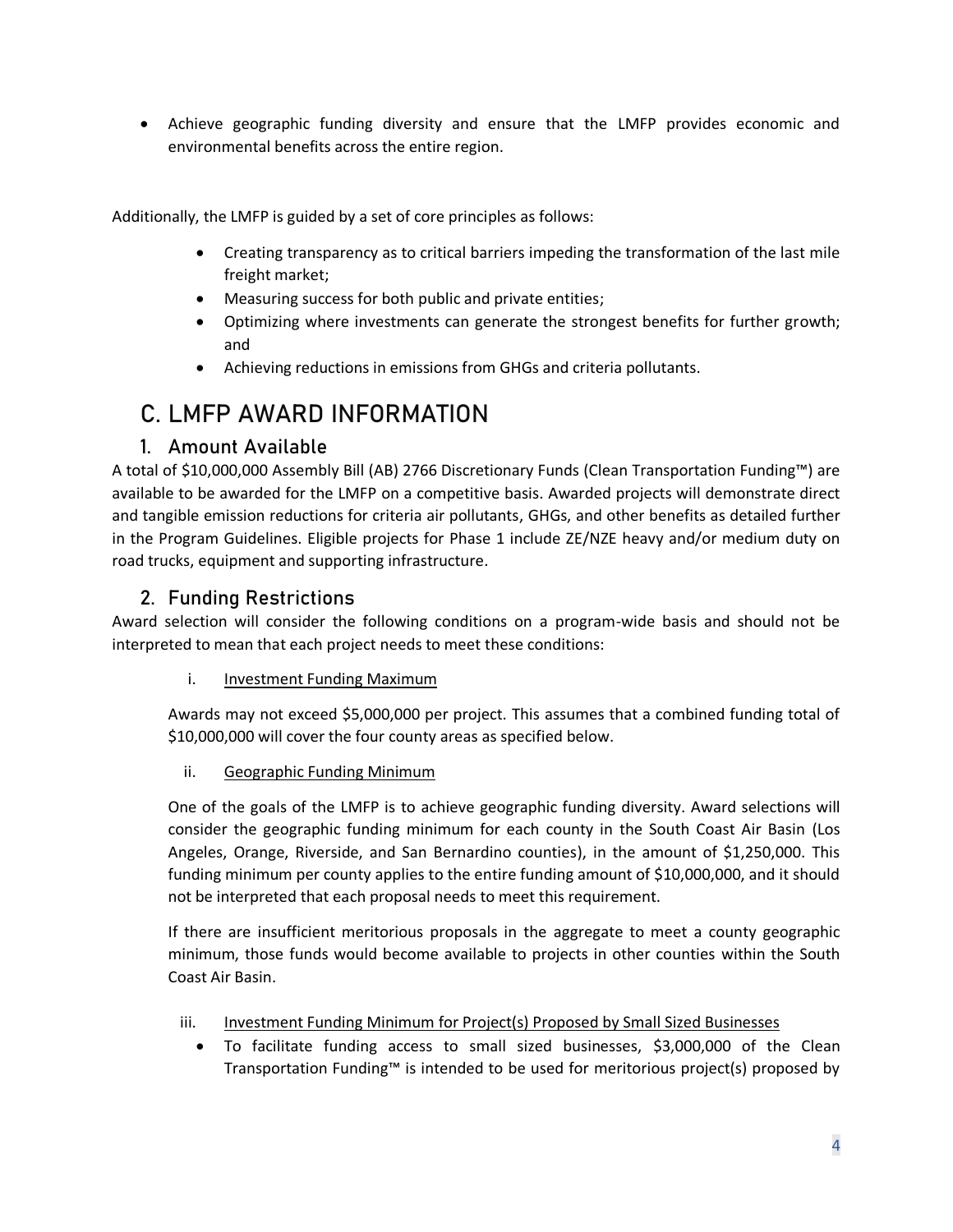qualified small sized businesses. This minimum set-aside for small sized businesses applies to the entire funding amount of \$10,000,000.

- As may be applicable, proposals qualifying under the small size business category should include size standards from the U.S. Small Business Administration as validation. An applicant must not exceed the size standard corresponding to its primary industry classification in order to qualify as a small size business.
- The SBA publishes a Table of Small Business Size Standards [\(https://www.sba.gov/document/support--table-size-standards\)](https://www.sba.gov/document/support--table-size-standards) which lists the size standard that applies to each NAICS code. Additionally, SBA's size standards tool [\(https://www.sba.gov/size-standards\)](https://www.sba.gov/size-standards) can help businesses determine whether they qualify.
- If there are insufficient meritorious proposals to meet the small sized business funding minimum for the program, those funds would become available to other projects.

### **3. Reimbursement of Funds**

<span id="page-4-0"></span>Selected projects shall be reimbursed from available funds based upon submission of invoices which shall include a detailed accounting of labor hours and other expenses, as well as submission of any third-party invoices. Project match as specified below, must be expended proportionally with awarded Clean Transportation Funding™. No funds shall be paid until provided proof of vehicle/infrastructure purchase/completion and revenue service deployment is provided, including invoice(s). Expenses from a selected project which is not yet complete may not be used as match for a completed project.

#### i. Investment Matching Minimum

Investment matching minimum of 1:1 for each project proposal.

- Investment matching should include a minimum 1:1 cash or equivalent such as in-kind co-funding including driver, labor, or other fleet expenses.
- Investment matching should be expended proportionately with Clean Transportation Funding™ funds.
- Additionally, investment matching minimum will take into consideration the leveraging of the Program funding with other funding programs, including but not limited to, the California Energy Commission (CEC) and Air Resources Board (ARB) where appropriate.
- If other grant programs are used to meet the investment matching minimum, contingency plans should be provided to ensure coverage in case other grant funds do not materialize.
- Matching funds should clearly indicate the source of match with justification of value. If the match will be contributed by a partner applicant or stakeholder, a commitment letter must be provided.

The grant will not compensate for the indirect costs, overhead, or administrative expenses directly incurred by the applicant associated with applying for this funding opportunity or the completion of the project.

#### **4. Period of Performance**

<span id="page-4-1"></span>All LMFP funds are anticipated to be expended by June 30, 2023. The project must be operational, and/or construction started prior to December 31, 2022. Vehicle or equipment projects must be in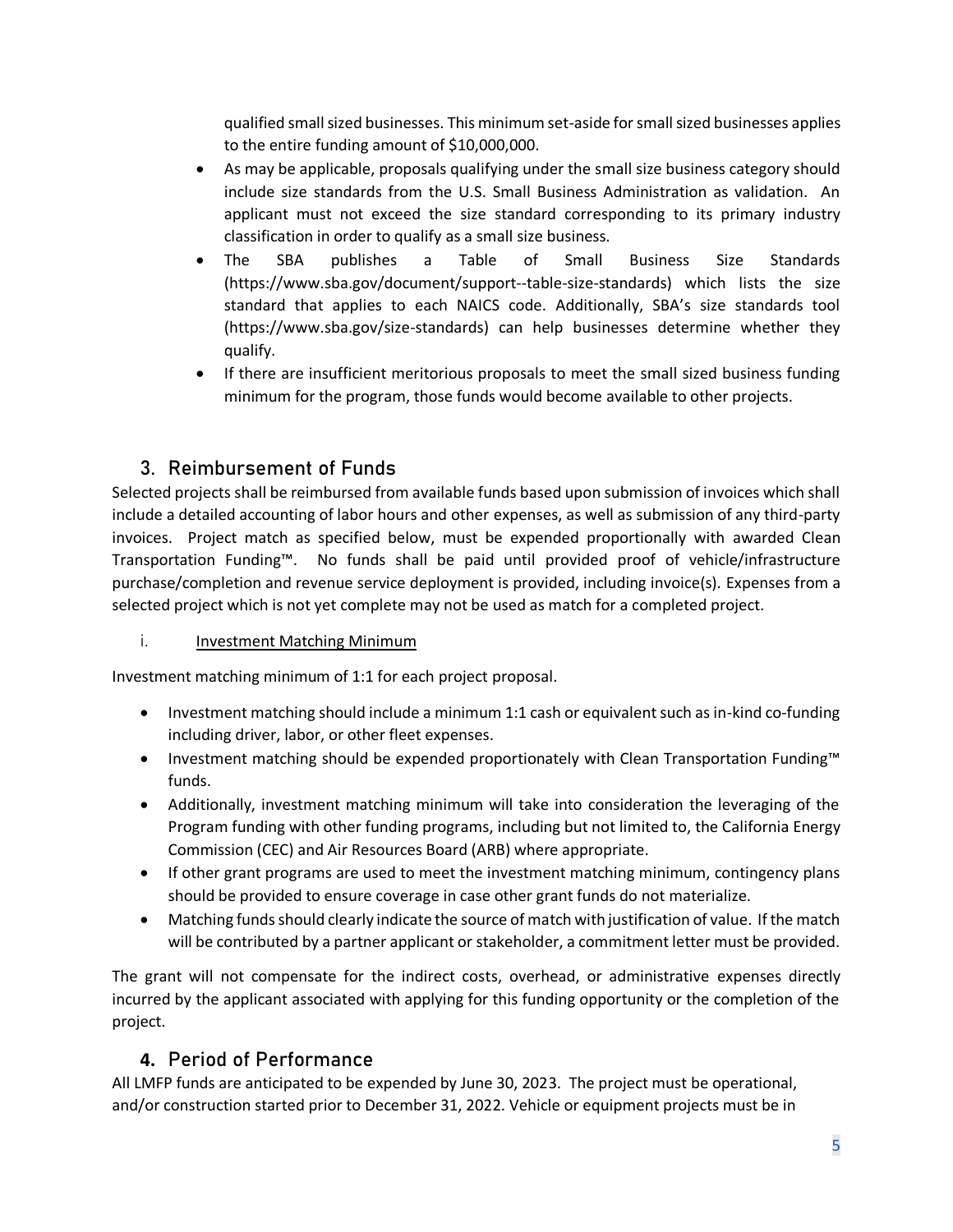operation and construction projects must commence before the deadline noted above. Once the project is fully operational, a minimum of six months operations and data collection will be required. The applicant must submit the required data with the progress reports and final report. As part of the review and selection process described in the Application Evaluation and Selection Process section, SCAG will consider a project's likelihood of being ready to proceed and be completed within the anticipated time frame.

# <span id="page-5-0"></span>**D. LMFP ELIGIBILITY INFORMATION**

To be selected for a LMFP award, an applicant must be an eligible applicant and the project must be an eligible project.

## **1. Eligible Applicants**

<span id="page-5-1"></span>Eligible applicants for the LMFP include those engaged in delivering goods within all or any one of the four counties within the South Coast Air Basin (e.g., large and small/medium sized businesses), such as assetowners/operators, independent contractors, asset-light logistics entities, leasing companies, among others. Applicants must be domiciled in a county, operate a last-mile facility within a county, or perform last mile deliveries within a county, that is part of the South Coast Air Basin. Note: Each project applicant may submit no more than one application as the project lead.

### **2. Eligible Projects**

<span id="page-5-2"></span>LMFP proposals should consider the following components for eligible projects:

Heavy and medium duty truck categories, used by the U.S. Environmental Protection Agency and the California Air Resources Board (CARB) for emission standards, are classified based on the gross vehicle weight rating of the truck. The Federal Highway Administration classifies trucks in a slightly different way, based on the number of axles that the truck has and the configuration of the truck. For the LMFP, the table below defines the truck classifications that are eligible and providestypical examples of the different types of trucks that fall in each category.

| <b>CARB Weight Class</b>  | <b>Examples</b>                  |                                    |
|---------------------------|----------------------------------|------------------------------------|
| <b>Medium Duty Trucks</b> | Class 4                          | Class 5                            |
|                           | 14,001-16,000 lbs                | 16,001-19,500 lbs                  |
|                           | 2 or 3 Axles                     | 2 Axles, 6 tires (dual rear tires) |
|                           | <b>Parcel Delivery Trucks</b>    | <b>Single Unit Trucks</b>          |
|                           | Class 6                          | Class <sub>7</sub>                 |
|                           | 19,501-26,000 lbs                | 26,001-33,000 lbs                  |
|                           | 3 Axles                          | 4 or more Axles                    |
|                           | <b>Single Unit Trucks</b>        | <b>Single Unit Trucks</b>          |
| <b>Heavy Duty Trucks</b>  | Class 8a                         | Class 8b                           |
|                           | 33,001-60,000 lbs                | > 60,000 lbs                       |
|                           | 3 or 4 Axles                     | 5 or more Axles                    |
|                           | Single Trailer Trucks, "Tractor- | Single or Multiple Trailers,       |
|                           | Trailers"                        | "Tractor-Trailers"                 |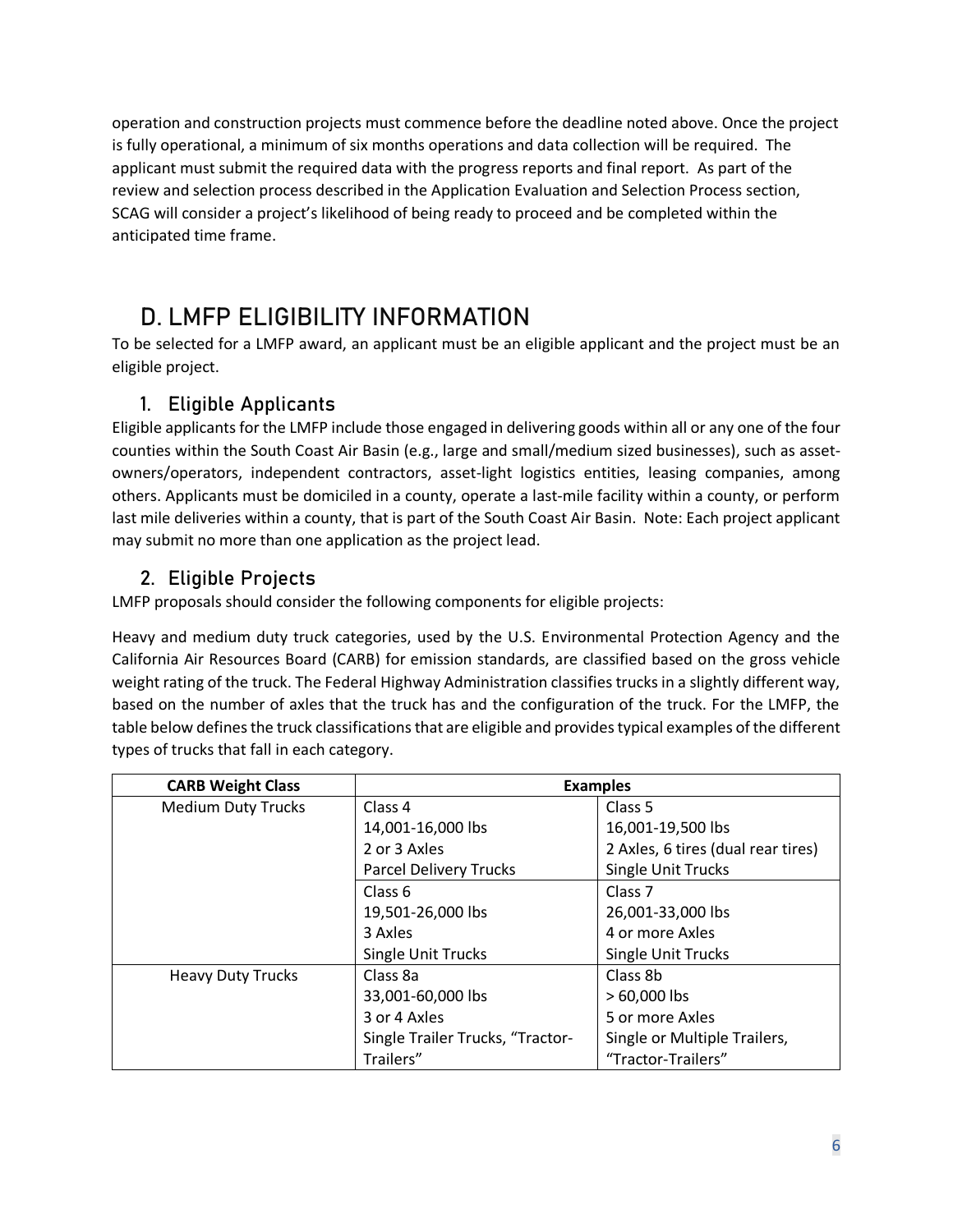- ZE/NZE heavy/medium duty vehicle eligible projects include but are not limited to: (1) last mile delivery vehicles supporting e-commerce industries such as package/parcel deliveries to residents and businesses; (2) last mile delivery vehicles supporting retail/wholesale trade, manufacturing, construction, and other transportation and logistics services from business to business; (3) last mile delivery vehicles supporting major freight facilities.
- ZE/NZE heavy/medium duty equipment eligible projects include but are not limited to: (1) trailer equipment supporting e-commerce industries, retail/wholesale trade, manufacturing, construction, and other transportation logistics services from business to business; (2) Last mile operating equipment for local delivery station, sortation, and other local facilities serving residents and businesses.
- ZE/NZE heavy/medium duty supporting infrastructure eligible projects include but are not limited to: (1) on- or off-site fueling charging hubs or depots.

An application may describe a project that contains more than one component and may describe components that may be carried out by parties other than the applicant. SCAG expects, and will impose requirements on fund recipients to ensure, that all components included in an application will be delivered as part of the program. SCAG may award funds for a component, instead of the larger project, if that component (1) independently meets minimum award amounts described in the LMFP Award Information section and all eligibility requirements described in the LMFP Eligibility Information section; and (2) independently aligns with the selection criteria specified in the LMFP Application Evaluation and Selection Process section. All project components that are presented together in a single application must demonstrate a relationship or connection between them.

### **3. Reporting Requirements**

<span id="page-6-0"></span>Reporting requirements will include conditions within the LMFP Application and Submission Information Section below, with specific emphasis on the incorporation of data elements, including a baseline versus project benefits assessment. The final report will be delivered after the project has been in operation for six months and data metrics can be provided as part of the final report.

# <span id="page-6-1"></span>**E. LMFP APPLICATION AND SUBMISSION INFORMATION**

### **1. Address**

<span id="page-6-2"></span>Applications must be submitted online no later than July 14, 2021. Instructions for submitting applications can be found at: [www.scag.ca.gov/last-mile-freight-program](http://www.scag.ca.gov/last-mile-freight-program) .

## **2. Content and Organization of Application Submission**

<span id="page-6-3"></span>SCAG recommends that the applicant follow the listed items below to address the Program requirements and assist evaluators in locating relevant information. The application is broken down into three main categories: Project Summary (30 points), Project Readiness and Implementation (30 points), and Funding Request and Cost Effectiveness (40 points). These categories are further detailed below:

#### **A. Project Summary (30 Points)**

### i. Project Description

<span id="page-6-4"></span>The first section of the application must provide a description of the project, including the type of ZE/NZE technology being proposed, clarity on operational needs for deployment, and direct components of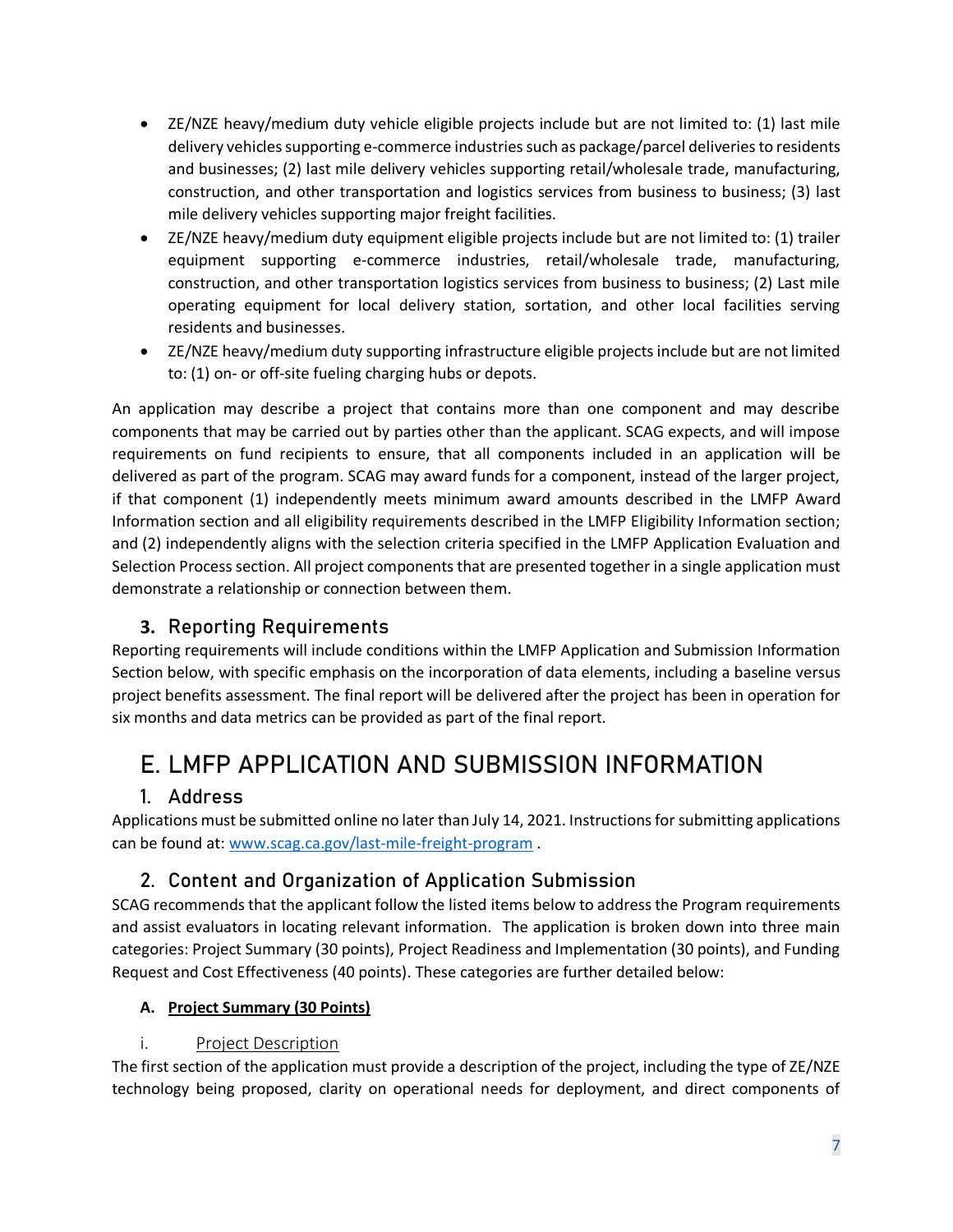vehicles, equipment, and supporting infrastructure. The application should discuss challenges and opportunities for further scaling these technologies and demonstrate how the LMFP can contribute to these efforts, including how the project can lead to a transformational impact on last mile operations. Applicants must also include a detailed statement of work that focuses on the core aspects of the project and supporting details, including those defined in the Fleet and Infrastructure Components section below.

#### <span id="page-7-0"></span>ii. Fleet and Infrastructure Components

This section must consider the following conditions:

- Specifications regarding the number and type of ZE/NZE vehicles that will be procured, and the potential to scale up to convert additional vehicles, and vehicle turnover history, if applicable.
- Considerations for regional fueling/charging hubs or depots, grid integration of ZEs, etc., including the establishment of a plan to manage charging in the peak loads for proposed charging depot/infrastructure.
- Incorporation of data elements.
	- $\circ$  Vehicle/equipment data elements should include daily operating vehicle miles traveled (VMT), a comparison of emissions performance (NOx and  $PM_{2.5}$  and greenhouse gas emissions – GHG) from non ZE/NZE vehicles versus ZE/NZE vehicle for the same routes, and origin/destination and route
	- $\circ$  Supporting ZE/NZE infrastructure data elements should include fueling/charging station locations, daily operating fueling/charging needs, etc.
- Specifications regarding how investments support the combined needs of vehicles and infrastructure – if a project is seeking funding for its fleet, how will it provide for the associated infrastructure needs and vice versa?
- Specifications regarding vehicle and infrastructure lead times including but not limited to vehicle/equipment procurement, California Environmental Quality Act (CEQA) process, building permits, etc.
- Considerations for involvement with third parties including utility companies, others, and supporting Letter of Intent (LOI) or other documents should be clarified.

#### iii. Project Location

<span id="page-7-1"></span>This section of the application should describe the project location, including a geographical description of the proposed project as noted in the Geographic Funding Minimum and Eligible Applicants sections, and a high-level map of the project's location.

#### **B. Project Readiness and Implementation (30 Points)**

i. Project Readiness

This section of the application should include enough information to evaluate whether the project is reasonably expected to begin implementation in a timely manner. To assist project implementation risk review, the applicant should provide the information requested on project schedule, required approvals, assessment of project risks and mitigation strategies outlined below:

• Project Schedule: The applicant should include a project schedule that identifies all major project milestones. Examples of milestones include required approvals such as CEQA, permitting, etc., approval of plans, specifications and estimates, procurement, implementation agreements,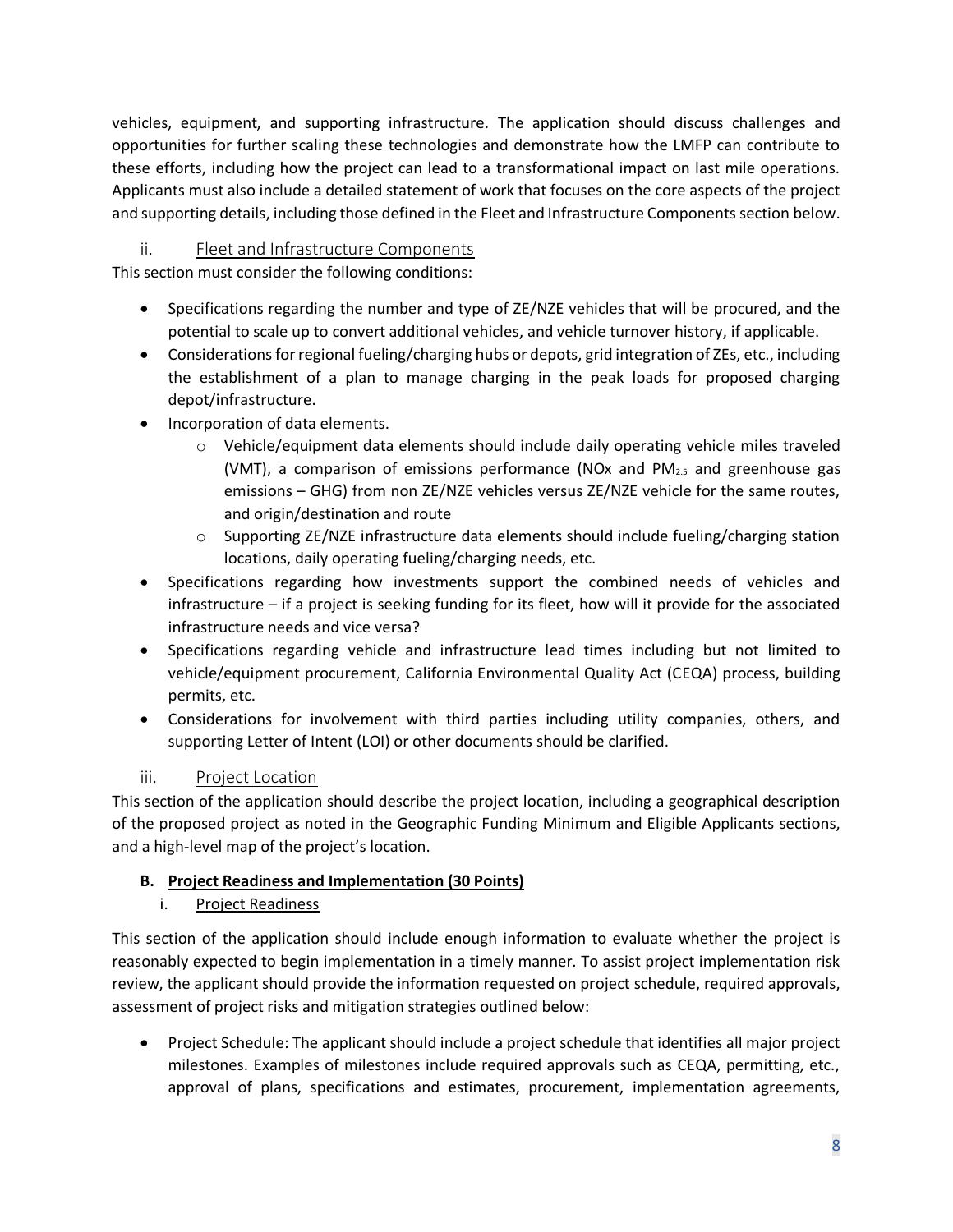including agreements with utility companies, etc. The project schedule should be sufficiently detailed to demonstrate that:

- o The project can be implemented quickly upon selection and award.
- $\circ$  All necessary activities will be complete by the June 30, 2023 deadline, as stated in the LMFP Award Information section inclusive of the six-month operations and data collection period.
- Required Approvals
	- $\circ$  CEQA approvals to be completed at the time the project has entered a Memorandum of Understanding (MOU)
	- o Building/Other Permits
	- o Vehicle/Equipment Procurement
- Assessment of Project Risks and Mitigation Strategies: Project risks, such as procurement delays, vehicle acquisition issues, environmental uncertainties, increase in acquisition costs, permitting delays, etc., affect the likelihood of successful project start and completion. The applicant should identify all material risks to the project and the strategies that the applicant and any project partners have undertaken or will undertake in order to mitigate those risks. The applicant should indicate that it has reviewed the model MOU form, and should indicate any exceptions to the MOU.

#### **C. Funding Request and Cost Effectiveness (40 points)**

#### <span id="page-8-0"></span>i. Funds, Sources and Use of Project Funds

This section of the application should describe the budget for the proposed project:

- Cost for the proposed project.
- A budget distinguishing between overall project cost, versus the awarded funds and match components (vehicles/equipment or infrastructure). If the project contains multiple components, the budget should separate the costs of each project component. If the project will be completed in phases, the budget should separate the cost of each phase. The budget detail should sufficiently demonstrate that the project satisfies the cost-sharing requirements described in the Cost Sharing or Matching section.

#### **D. Selection Criteria**

This section of the application should demonstrate how the proposed project aligns with the criteria described in the Application Evaluation and Selection Process section. SCAG encourages applicants to either address each criterion or expressly state that the project does not address the criterion. The components within the Content and Organization of Application Submission section should be related to the selection criteria as follows:

#### **1. Project Summary (30)**

- Project Description
- Fleet and Infrastructure Components
- Project Location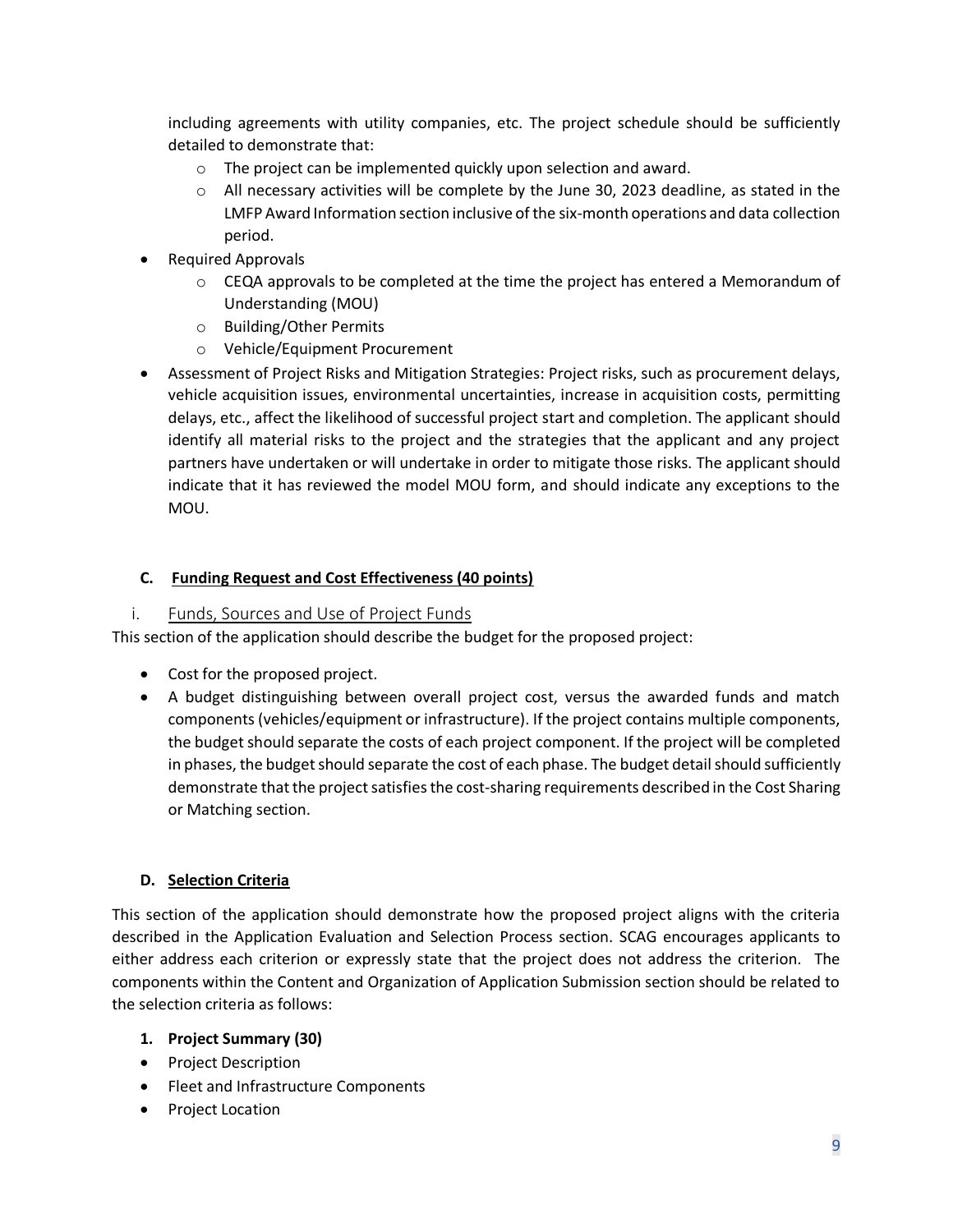- **2. Project Readiness and Implementation (30)**
- Implementation Risk
- **3. Funding Request and Cost Effectiveness (40)**
- Funds, Sources and Use of Project Funds

#### E. Point of Contact

<span id="page-9-0"></span>The applicant must establish a point of contact (POC), responsible for submitting the application and communication in the event the application is selected for award.

#### **3. Submittal Information**

<span id="page-9-1"></span>Applications must be submitted online no later than July 14, 2021. Instructions for submitting applications can be found at: [www.scag.ca.gov/last-mile-freight-program](http://www.scag.ca.gov/last-mile-freight-program) .

- Applications must be submitted by 5:00 PM P.S.T. on July 14, 2021.
- Only applicants who comply with all submission deadlines will be eligible for award. Applicants are strongly encouraged to make submissions in advance of the deadline.
- Late applications will not be considered.

# <span id="page-9-2"></span>**F. LMFP APPLICATION EVALUATION AND SELECTION PROCESS**

This section specifies the evaluation criteria that SCAG and MSRC will use to evaluate and make award recommendations for the LMFP. Applications that do not demonstrate a potential for immediate benefits based on these criteria will not proceed in the evaluation process.

Evaluation Committee members will include senior and technical staff from SCAG and the MSRC Last Mile Subcommittee. The total score for each project application will be the total combined score of all Evaluation Committee members. The top scoring project applications will advance to the MSRC Technical Advisory Committee (TAC)/Board and SCAG Regional Council (RC) for recommendation and approval.

#### **1. Project Summary (30 points)**

<span id="page-9-3"></span>The Project Summary will consider information from the Content and Organization of Application Submission (Project Description, Fleet and Infrastructure Components, and Project Location sections). Proposed projects will be evaluated with a maximum of 30 possible points as follows:

- The proposed project clearly advances emissions reductions for criteria pollutants (NOx and PM2.5) and GHG through commercial deployment.
- The proposed project specifies the type of ZE/NZE technology being used, including the way in which all operational deployment components (vehicles, equipment, and supporting infrastructure) contribute to improving emissions reductions.
- The proposed project is innovative and provides competitive advantages over conventional last mile delivery operations.

#### **2. Project Readiness and Implementation (30 points)**

<span id="page-9-4"></span>Proposed projects will be evaluated with a maximum of 30 possible points as follows:

• The proposed project will address and overcome critical barriers to successful commercial deployment.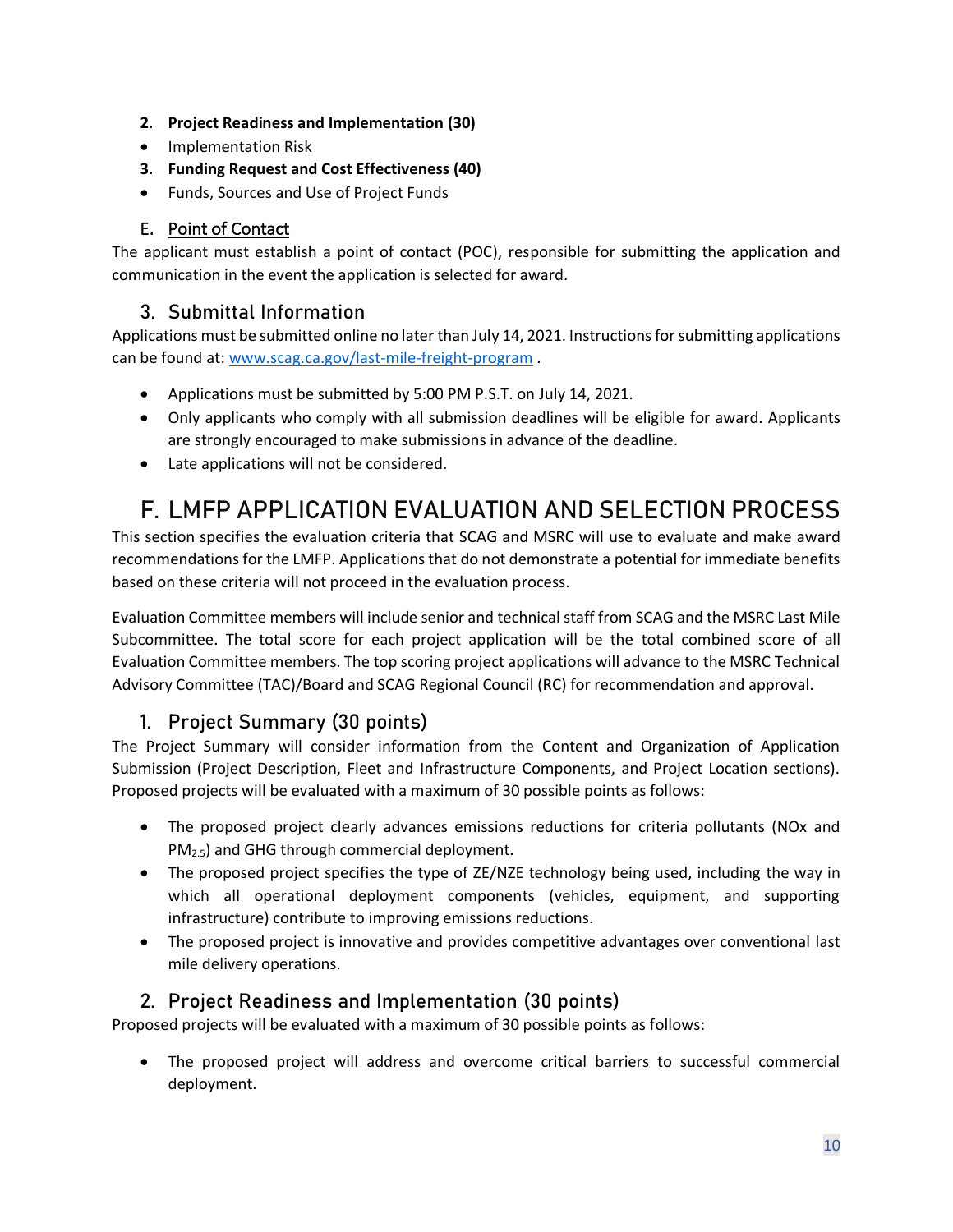- The qualifications, experience, capabilities, and credentials of the key team members are suitable to the tasks described in the LMFP Application and Submission Information and will lead to successful completion of the project.
- The proposed project has an aggressive but achievable schedule for completing all necessary tasks.

### **3. Funding Request and Cost Effectiveness (40 points)**

<span id="page-10-0"></span>Proposed projects will be evaluated with a maximum of 40 possible points as follows:

- The proposed project results in a lower cost of operations and maintenance, or at a minimum, is competitive with traditional last mile operations and maintenance costs, excluding initial capital required.
- The proposed project results in a high benefit-cost score defined as the ratio of NOx and PM2.5 equivalent reduction per dollar of LMFP investment.
- The proposed project's match funding commitments are documented, verifiable, and will support the successful completion of the project.

# <span id="page-10-1"></span>**G. LMFP SCHEDULE AND INFORMATION**

The following schedule outlines important dates for Phase 1 of the LMFP.

| <b>LMFP Milestone</b>                     | Date           |
|-------------------------------------------|----------------|
| LMFP Call-for-Projects Opens              | May 10, 2021   |
| <b>LMFP Application Workshop</b>          | May 18, 2021   |
| <b>LMFP Deadline for Questions</b>        | May 28, 2021   |
| <b>LMFP Questions Responses Posted</b>    | June 4, 2021   |
| LMFP Call for Projects Submittal Deadline | July 14, 2021  |
| SCAG/MSRC Approval of Selected Projects   | September 2021 |
| <b>LMFP Selected Projects Posting</b>     | September 2021 |

### **1. Project Questions, Responses, and Selection Notice**

<span id="page-10-2"></span>SCAG will provide information on all questions received and responses and announce selected projects by posting information and a list of selected projects at [www.scag.ca.gov/last-mile-freight-program.](http://www.scag.ca.gov/last-mile-freight-program)

Notice of selection is not authorization to begin performance or to incur costs for the proposed project. Following announcement, the relevant SCAG staff will contact the point of contact listed in Section D. (2.) g. to complete the MOU for authorization. Recipients of Clean Transportation Funding™ will not receive a lump-sum cash disbursement at the time of selection announcement or obligation of funds. Instead, Clean Transportation Funding™ will be reimbursed to recipients only after the project has been confirmed as operational and accompanying payment information has been provided as described in the Reimbursement of Funds section.

#### **2. Reporting**

<span id="page-10-3"></span>Each project selected for Clean Transportation Funding™ must submit information to be included within quarterly progress reports, an interim and final progress report, to monitor project progress and ensure accountability and financial transparency in the LMFP. A quarterly report will include: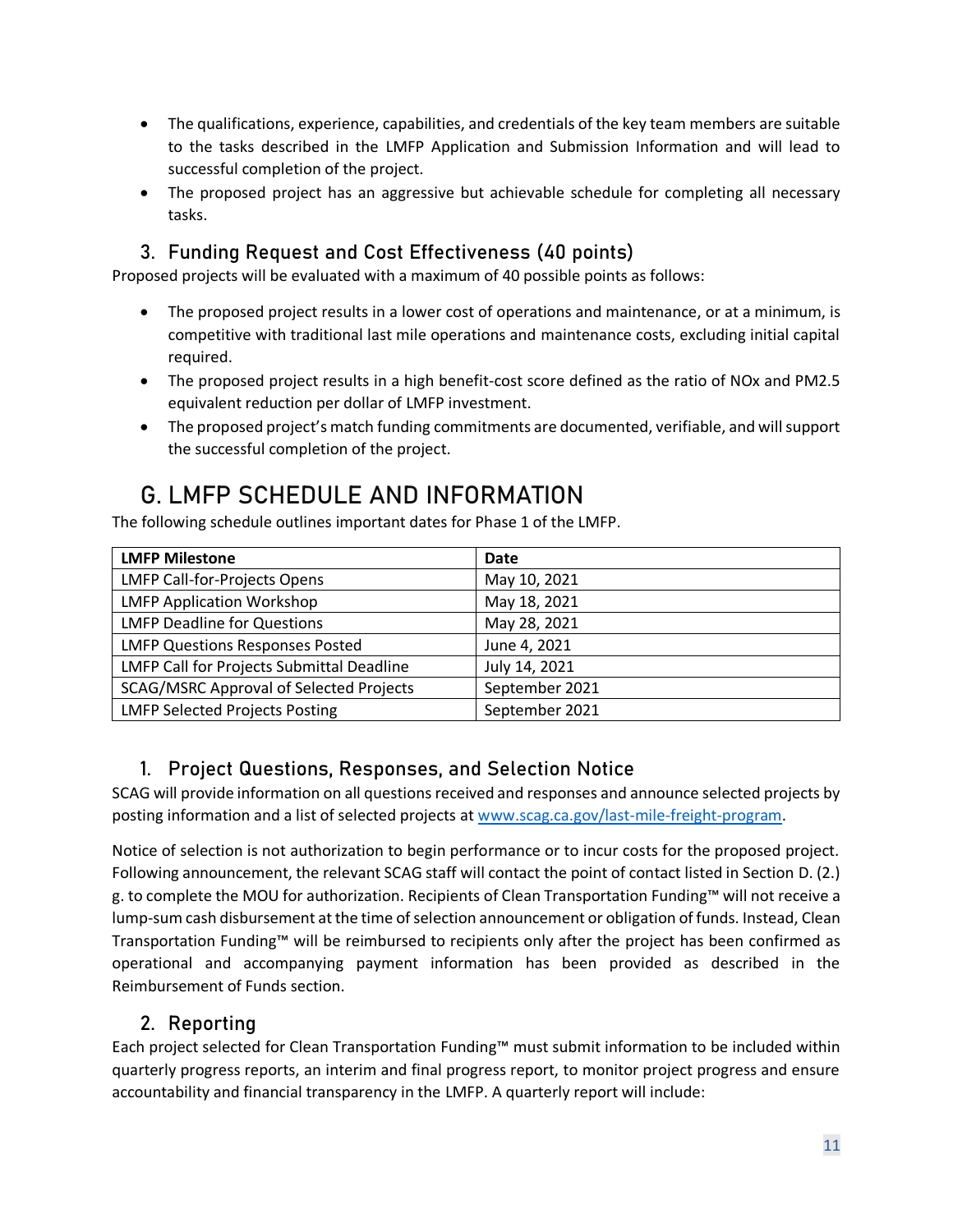- Project description;
- Fleet and infrastructure components;
- Project location;
- Funds, sources, and use of project funds;
- Selection criteria; and
- Implementation risks.
- Identify any obstacles and their solutions
- Answer questions regarding data elements

The final report is due after the project has been operational for a minimum of six months. The report should track data elements provided as part of the project application, and provide quantifiable data demonstrating the results of implementation.

#### LMFP CONTACT INFORMATION

For further information concerning the Program Guidelines, please contact SCAG LMFP staff via e-mail at [lmfp@scag.ca.gov](mailto:lmfp@scag.ca.gov) .

# <span id="page-11-0"></span>**H. LMFP OTHER INFORMATION**

#### **1. Protection of Confidential Business Information**

<span id="page-11-1"></span>If the applicant submits information that the applicant considers to be a trade secret or confidential commercial or financial information, the applicant must provide that information in a separate document, which the applicant may cross-reference from the application information or other portions of the application. For the separate document containing confidential information, the applicant must do the following (1) state on the cover of that document that it "Contains Confidential Business Information (CBI)"; (2) mark each page that contains confidential information with "CBI"; (3) highlight or otherwise denote the confidential content on each page; and (4) at the end of the document, explain how disclosure of the confidential information would cause substantial competitive harm. SCAG will protect confidential information complying with these requirements to the extent permitted under applicable law. If SCAG receives a Public Records Act request pursuant to Government Code sections 6250 et seq. (PRA) for the information that the applicant has marked in accordance with this section, SCAG will withhold such information from disclosure to the extent permitted under the PRA. Only information that is in the separate document, marked in accordance with this section, and ultimately determined to be confidential under the PRA will be exempt from disclosure.

#### **2. Publication/Sharing of Project Information**

<span id="page-11-2"></span>Except for the information properly marked as described in the Protection of Confidential Business Information section, SCAG may make application information publicly available or share application information within SCAG, MSRC or with other local agencies if SCAG determines that sharing is relevant to the respective LMFP's objectives, or that disclosure is required by applicable law, including the PRA.

#### **3. Memorandum of Understanding**

<span id="page-11-3"></span>Once a project has been selected, the project will need to enter an MOU with SCAG prior to implementing the commercial deployment project. Implementation of the project will include the monitoring and reporting of application information as specified in the LMFP Schedule and Information section. The MOU